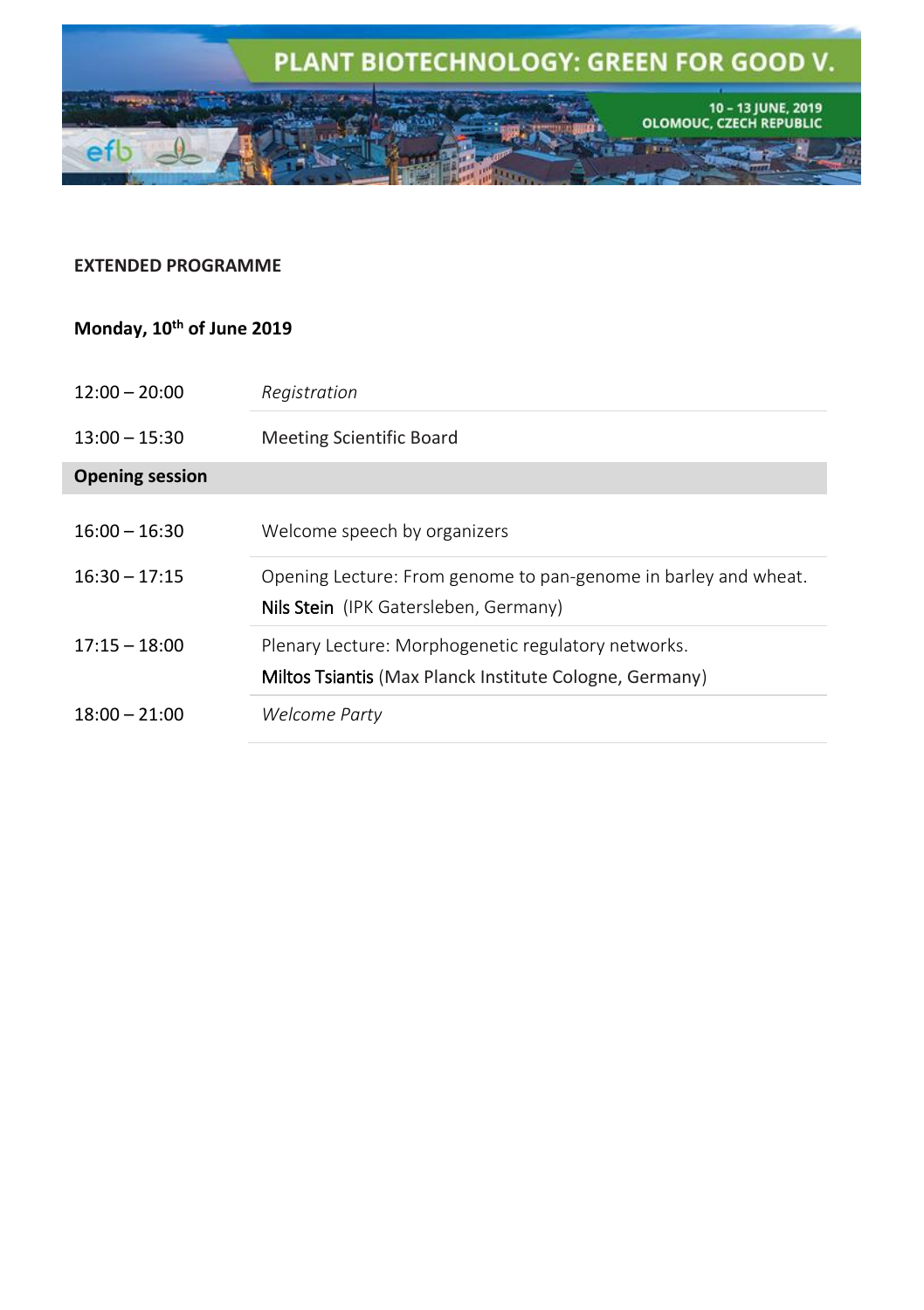

# **Tuesday, 11th of June 2019**

I

| $8:30 - 12:30$                                                   | Registration                                                                                                                                                          |
|------------------------------------------------------------------|-----------------------------------------------------------------------------------------------------------------------------------------------------------------------|
| Crop biotechnology<br>Chair: I. Dodd                             |                                                                                                                                                                       |
| $09:00 - 09:40$                                                  | Keynote lecture: Drought adaptation and flowering time control in<br>barley.                                                                                          |
|                                                                  | Maria von Korff Schmising (Max Planck Institute, Cologne, Germany)                                                                                                    |
| $09:40 - 10:00$                                                  | Domestication delayed circadian rhythms in tomato.                                                                                                                    |
|                                                                  | José Jiménez-Gómez (INRA Versailles, France)                                                                                                                          |
| $10:00 - 10:20$                                                  | Using site-directed mutagenesis to manipulate beer quality and other<br>cereal traits.                                                                                |
|                                                                  | Goetz Hensel (Leibniz Institute of Plant Genetics and Crop Plant<br>Research)                                                                                         |
| $10:20 - 10:40$                                                  | Targeting gibberellin signalling for improved plant architecture and<br>stress tolerance in wheat.                                                                    |
|                                                                  | Peter Hedden (Laboratory of Growth Regulators, Czech Academy of<br>Sciences, Institute of Experimental Botany & Palacký University)                                   |
| $10:40 - 11:00$                                                  | Coffee Break                                                                                                                                                          |
| <b>Plant-microorganism interactions I</b><br>Chair: S. Wendeborn |                                                                                                                                                                       |
| $11:00 - 11:40$                                                  | Keynote lecture: Arbuscular mycorrhiza development and function.                                                                                                      |
|                                                                  | Caroline Gutjahr (Technical University of Munich, Germany)                                                                                                            |
| $11:40 - 12:00$                                                  | Advanced light-sheet fluorescence microscopy of plant development<br>and plant-microbe interactions in Medicago sativa.                                               |
|                                                                  | Miroslav Ovečka (Palacký University Olomouc, Czech Republic)                                                                                                          |
| $12:00 - 12:20$                                                  | Follow-up of the degradation of thiametoxam and its metabolite<br>clothianidin in open field cultivated industrial tomatoes: influence of<br>mycorrhizal inoculation. |
|                                                                  | Kamirán Hamow (Hungarian Academy of Sciences, Centre for<br>Agricultural Research, Hungary)                                                                           |
| $12:20 - 12:40$                                                  | The efficacy of plant hormone containing product GreenCytokinin<br>in field experiments.                                                                              |
|                                                                  | Simona Larsson (Razosanas Tehnologijas, Latvia)                                                                                                                       |
| $12:40 - 14:00$                                                  | Lunch                                                                                                                                                                 |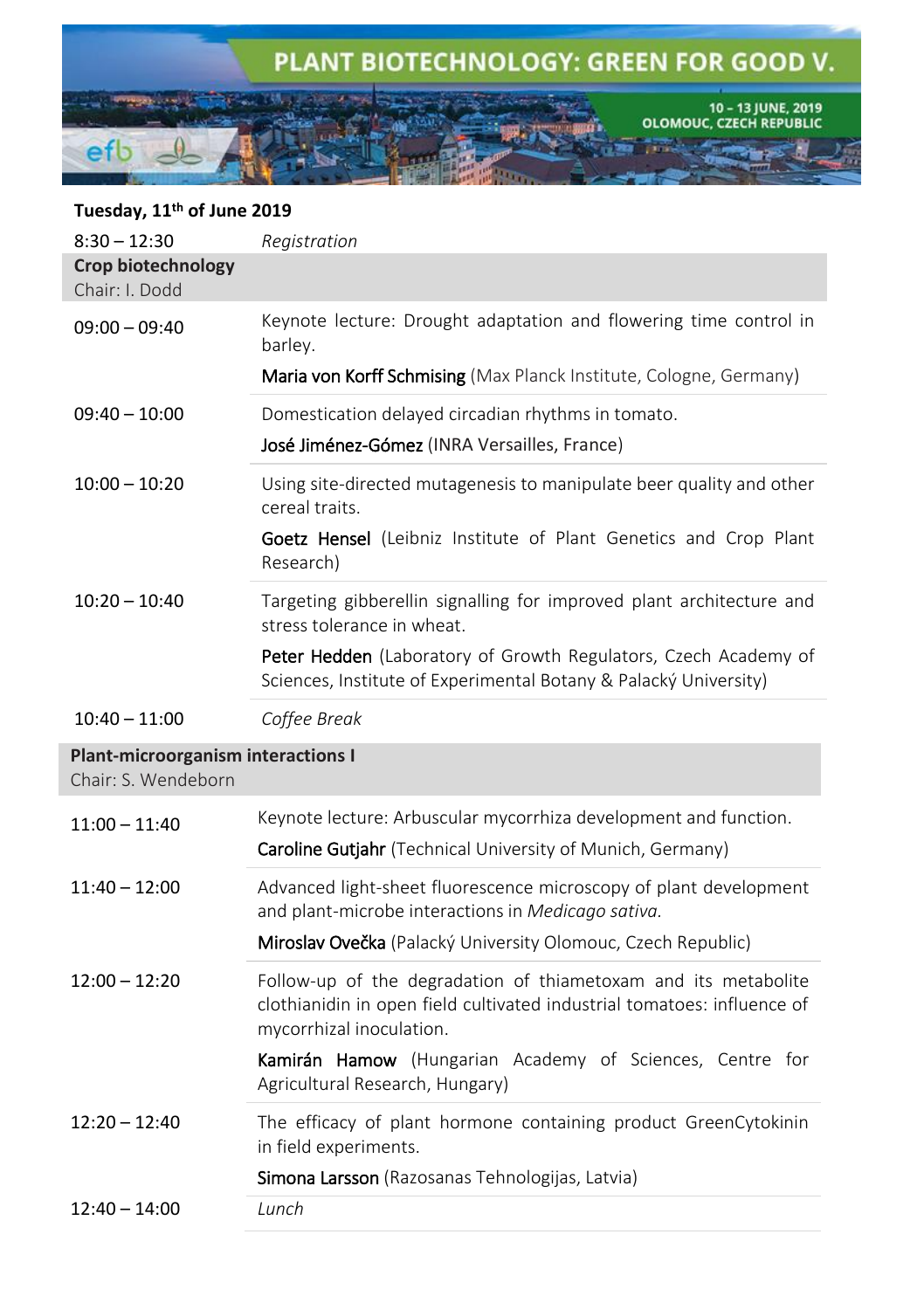

| <b>Plant genetics and genomics</b><br>Chair: G. Hensel         |                                                                                                                                                                                                                                       |  |
|----------------------------------------------------------------|---------------------------------------------------------------------------------------------------------------------------------------------------------------------------------------------------------------------------------------|--|
| $14:00 - 14:30$                                                | Keynote lecture: Plant epigenetics, plant - plant environmental<br>interactions.<br><b>Claude Becker</b> (Gregor Mendel Institute, Vienna, Austria)                                                                                   |  |
| $14:30 - 15:00$                                                | Genome stability in maize.<br>Lieven de Veylder (VIB Ghent, Belgium)                                                                                                                                                                  |  |
| $15:00 - 15:20$                                                | SMC5/6 complex maintains normal ploidy levels of male gametes<br>during generative development in Arabidopsis.<br>Ales Pečinka (Institute of Experimental Botany CAS, Czech Republic)                                                 |  |
| $15:20 - 15:40$                                                | MicroRNA-regulated stress responses in banana.<br>Jennifer Ann Harikrishna (University of Malaya, Malaysia)                                                                                                                           |  |
| $15:40 - 16:10$                                                | Coffee Break                                                                                                                                                                                                                          |  |
| <b>Plant-microorganism interactions II</b><br>Chair: E. Balázs |                                                                                                                                                                                                                                       |  |
| $16:10 - 16:30$                                                | other than CO2<br>different<br>Volatile<br>compounds<br>emitted<br>by<br>microorganisms promote distinct post-transcriptionally regulated<br>responses in plants.<br>Javier Pozueta-Romero (National Spanish Research Council, Spain) |  |
|                                                                |                                                                                                                                                                                                                                       |  |
| $16:30 - 16:50$                                                | Selection and bioactivity of microalgae for agricultural purposes -<br>concept and biological aspects of the SABANA project.<br><b>Vince Ördög</b> (Széchenyi István University, Hungary)                                             |  |
|                                                                |                                                                                                                                                                                                                                       |  |

17:00 – 19:00 Poster Session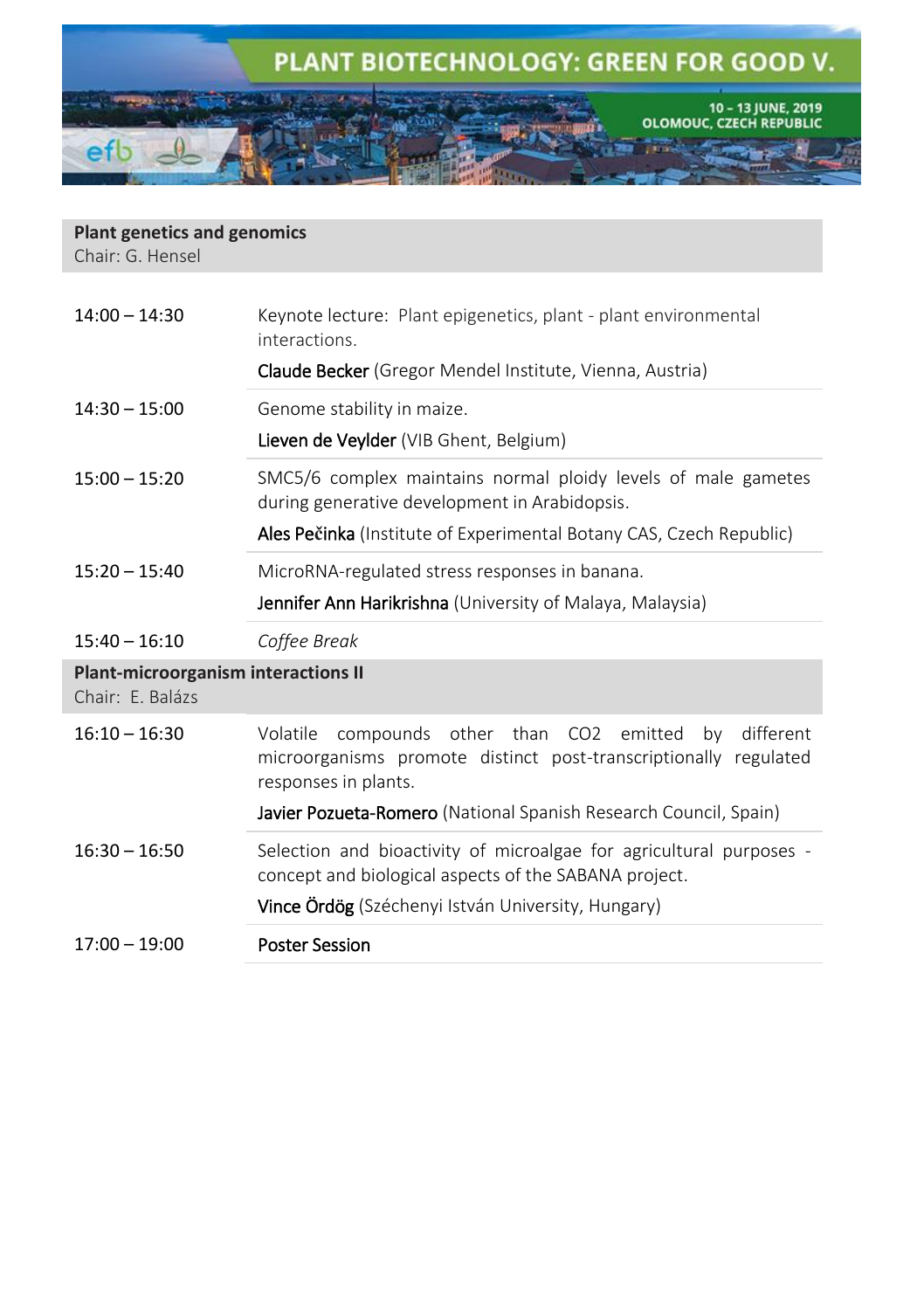

### **Wednesday, 12 th of June 2019**

**Molecular farming and genetic engineering** Chair: I. Frébort

| $09:00 - 09:40$                                   | Cereal genetic engineering.<br>Eva Stöger (BOKU, Vienna, Austria)                                                                                                              |
|---------------------------------------------------|--------------------------------------------------------------------------------------------------------------------------------------------------------------------------------|
| $09:40 - 10:00$                                   | GWAS: Fast-forwarding gene identification and characterization in<br>temperate cereals.<br>Ahmad Alqudah (IPK, Germany)                                                        |
| $10:00 - 10:20$                                   | Study of cytokinin-mediated tolerance under water stress using a<br>novel image method based on the canopy height of barley<br>populations.                                    |
|                                                   | C. F. Marchetti (Palacký University, Czech Republic)                                                                                                                           |
| $10:20 - 10:40$                                   | Kinetics of nuclear ploidy changes in developing grains of barley.<br><b>Anna Nowicka</b> (Institute of Experimental Botany CAS, Czech Republic)                               |
| $10:40 - 11:00$                                   | Coffee Break                                                                                                                                                                   |
| Improvement of food and feed<br>Chair: A. Pečinka |                                                                                                                                                                                |
| $11:00 - 11:40$                                   | Keynote lecture: Plant genome editing.                                                                                                                                         |
|                                                   | Sungwa Choe (Seoul National University, South Korea)                                                                                                                           |
| $11:40 - 12:00$                                   | Metabolomics and MALDI MS Imaging (MSI) of metabolites in barley<br>seeds during malting.                                                                                      |
|                                                   | Karsten Niehaus (Universität Bielefeld, Germany)                                                                                                                               |
| $12:00 - 12:20$                                   | Highly effective inhibitors of cytokinin oxidase/dehydrogenase.<br>Jaroslav Nisler (Palacký University, Czech Republic)                                                        |
| $12:20 - 12:40$                                   | Effects of elicitors on ginsenoside production in hairy root culture of<br>Panax vietnamensis Ha et Grushy.<br>Loan Ha Thi (Biotechnology Center of Ho Chi Minh city, Vietnam) |
| $12:40 - 14:00$                                   | Lunch                                                                                                                                                                          |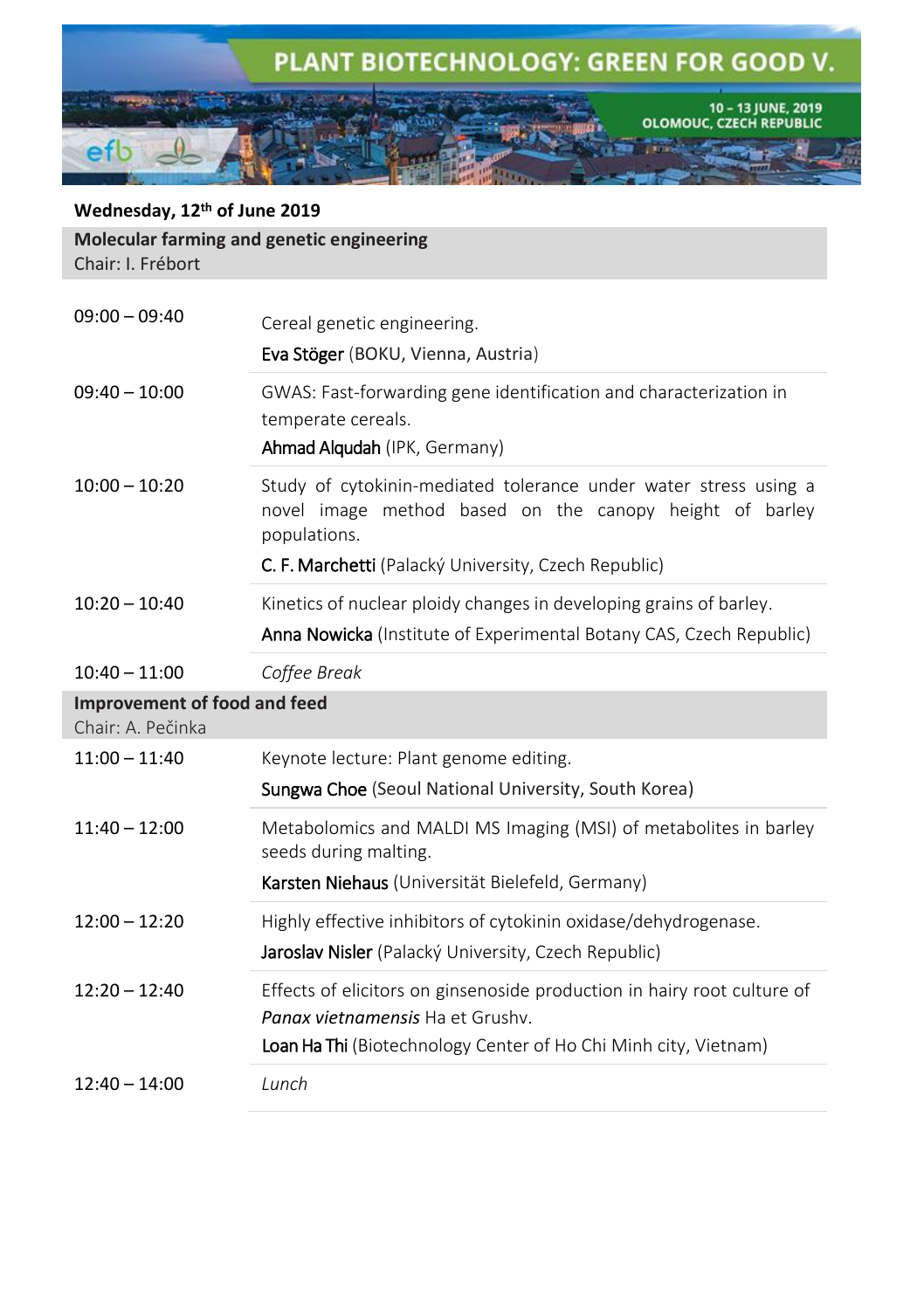

**Publication and grant workshop** Chair: M. Holecová

| $14:00 - 14:20$ | How to be sure your paper will be rejected.<br><b>Jeff Cole</b> (University of Birmingham, UK)                                                                           |
|-----------------|--------------------------------------------------------------------------------------------------------------------------------------------------------------------------|
| $14:20 - 14:40$ | Publish or perish OR Publish & perish (ethics in scientific publishing).<br>Lynn Sherrer (Elsevier, USA)                                                                 |
| $14:40 - 15:00$ | ERC grant selection process experience.<br><b>Michal Otyepka</b> (RCPTM Olomouc, Czech Republic)                                                                         |
| $15:00 - 15:20$ | Support to biotechnology and bioeconomy research in Horizon 2020<br>programme<br><b>Naďa Koníčková</b> (Technology Centre, Czech Academy of Sciences,<br>Czech Republic) |
| $15:20 - 15:40$ | Coffee Break                                                                                                                                                             |
| $15:40 - 17:00$ | <b>Poster Session</b>                                                                                                                                                    |
| $18:00 - 22:00$ | Excursion to the research facilities of the host Centre of the Region<br>Haná for Biotechnological and Agricultural Research<br>Networking event                         |